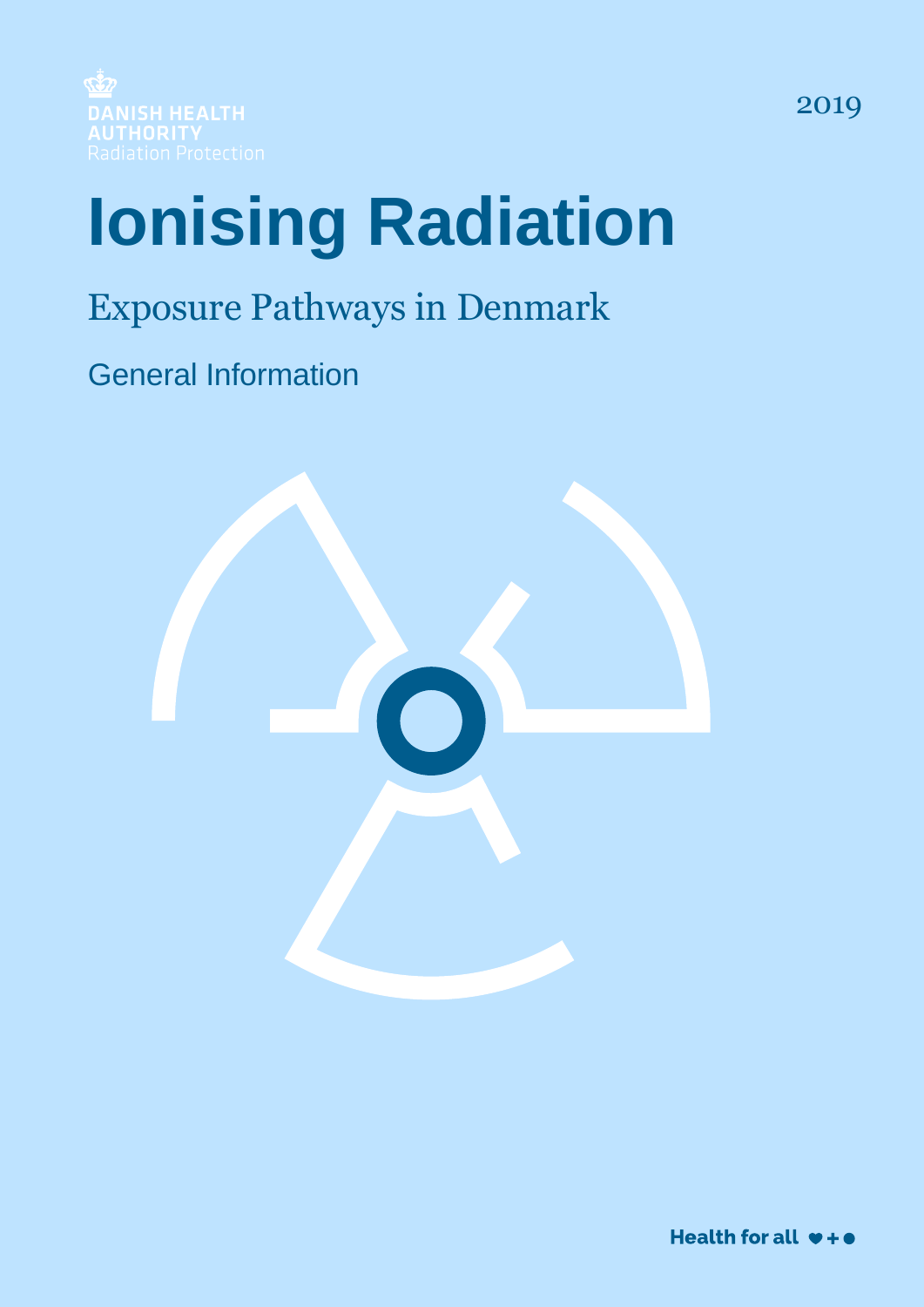**Ionising Radiation** Exposure Pathways in Denmark

© Danish Health Authority, 2019. Translated from Strålingsguiden – Ioniserende stråling, 2013. Please, acknowledge this source, if you reproduce any part of this publication with citation.

Danish Health Authority Islands Brygge 67 2300 Copenhagen S

www.sst.dk

#### **ISBN online: 978-87-7014-121-5**

**Language:** English **Version:** 1.0 **Versions Date:** 21.10.2019 **Format:** pdf **Photos and illustrations:** National Science Foundation, Washington Post, Rigshospitalet, LG Electronics, Jesper Grønne, Peter Olesen Hove, Solamagic, Clker, The Danish Transport, Construction and Housing Authority, Berlingske Business, Jydske Vestkysten, Comtool and Danish Healt Authority.

Published by Danish Health Authority, October 2019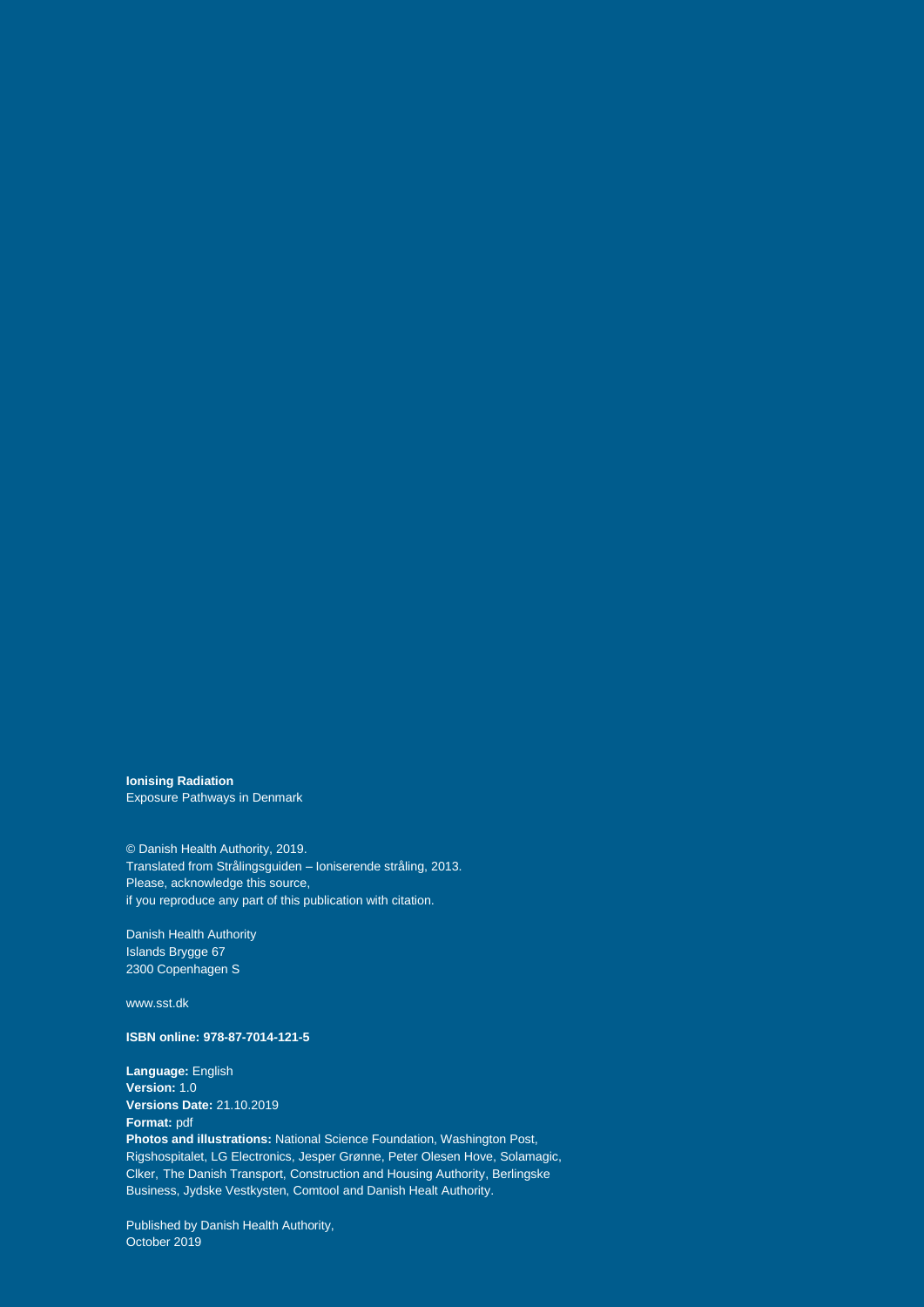### **Table of contents**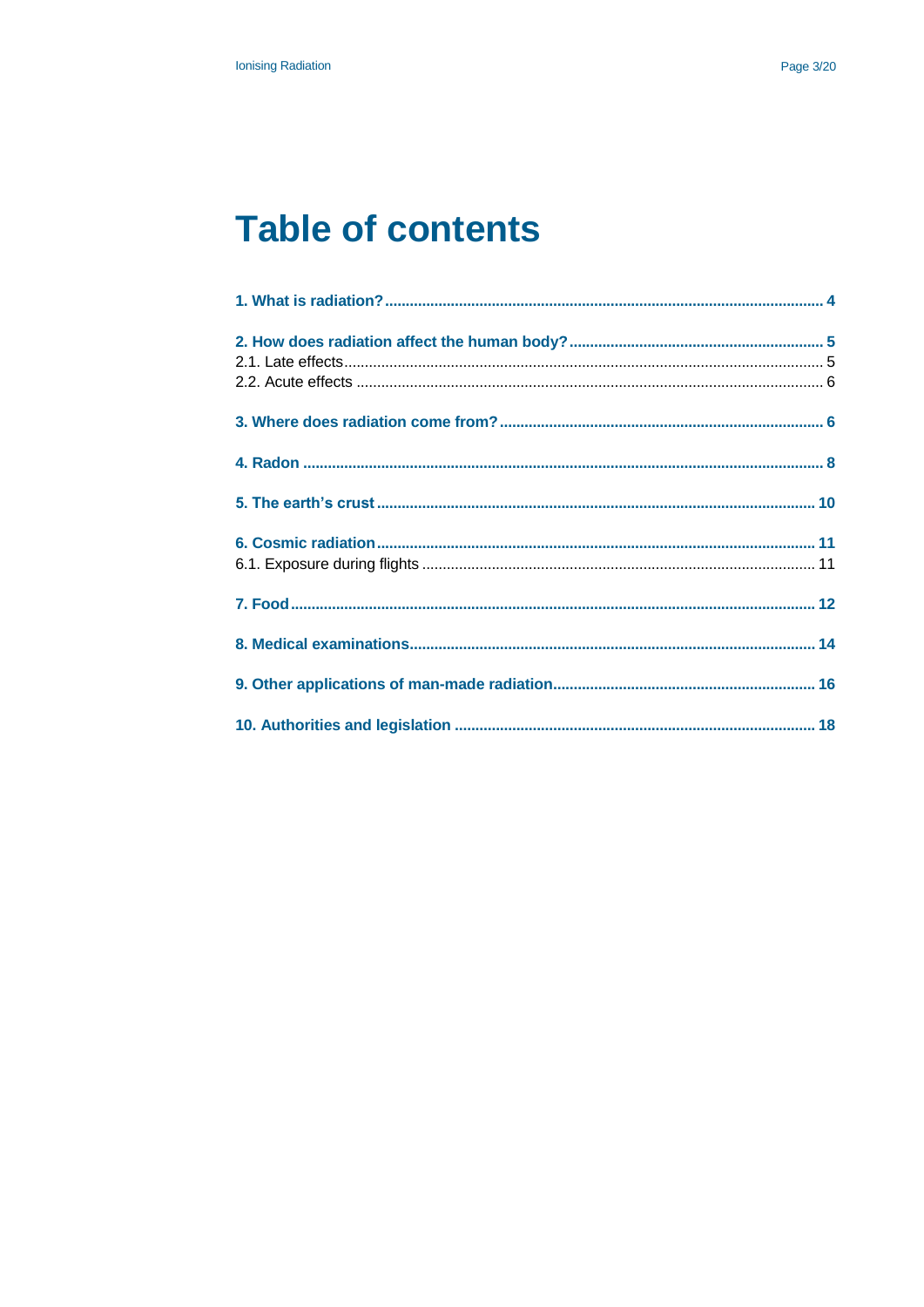### <span id="page-3-0"></span>**1. What is radiation?**



Radiation is transfer of energy. Radiation can be generated naturally or artificially. Some types of radiation – such as heat and visible light – can be detected by our senses. But most types of radiation cannot be sensed, including X-rays and radiation from radioactive substances.

As shown in Figure 1, radiation energy varies according to type. The higher the energy, the more the radiation can affect the material it collides with. Some types of radiation are so energetic that they can detach electrons from atoms and molecules, thus causing chemical changes in them. If this happens inside a living cell, it can cause damage, for instance to the cell's DNA. Radiation with these properties is called ionising radiation.

Cosmic radiation from outer space, X-rays and the radiation given off by radioactive substances are all ionising radiation.

Visible light and radiation from mobile phones, microwave ovens and the like are not energetic enough for their radiation to detach electrons from atoms and molecules. These types of radiation are called non-ionising radiation.

This publication deals only with ionising radiation, which will be referred to as "radiation".

Figure 1 Examples of ionising and non-ionising radiation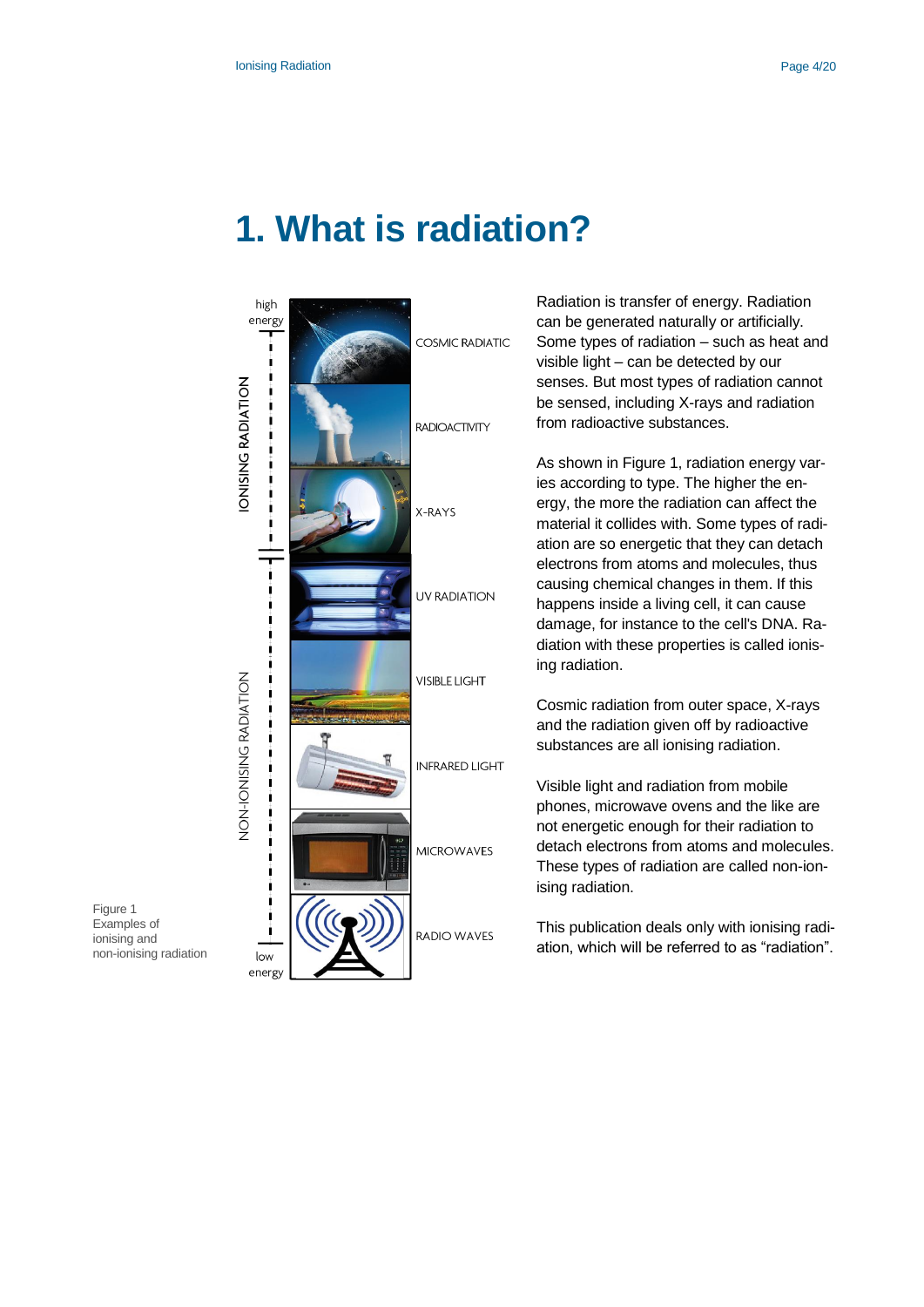### <span id="page-4-0"></span>**2. How does radiation affect the human body?**

People are exposed to radiation constantly. When cells in the body are exposed to radiation, energy is transferred to those cells, which results in cell damage. Cell damage happens constantly, but the body is very effective at repairing it. Some damage, however, is not repaired. This may result in permanent cell changes or cell death. These two types of harm to the body is referred to as late effects and acute effects.

#### **Units**

The biological effect of exposure to radiation (dose) is expressed in units called sieverts (Sv). The doses people are exposed to are usually very small, and are stated in units called millisieverts (mSv).

#### <span id="page-4-1"></span>**2.1. Late effects**

Late effects are cancer or next-generation genetic effects. Even very small doses can cause late effects. They are the result of changes in the cells' DNA.

Cancer may occur in the organs that were exposed to radiation. Cancers such as leukaemia and lung cancer may be caused by bone marrow and lung tissue exposure, respectively. The cancer may take many years to develop.

Animal studies show that irradiation of the genitals not only carries a risk of genital cancer, but also of genetic effects in offspring. This has never been demonstrated in humans, but it is assumed that genital irradiation carries a very small risk of hereditary genetic effects.

#### **Cancer risk**

If 100,000 individuals each are exposed to a dose of 1 mSv, approx. five of them are statistically expected to develop cancer in later life.

However, approx. 30,000 of these individuals will develop cancer from other causes. This means that an additional dose of 1 mSv per person in that group statistically increases the cancer incidence from 30,000 to 30,005.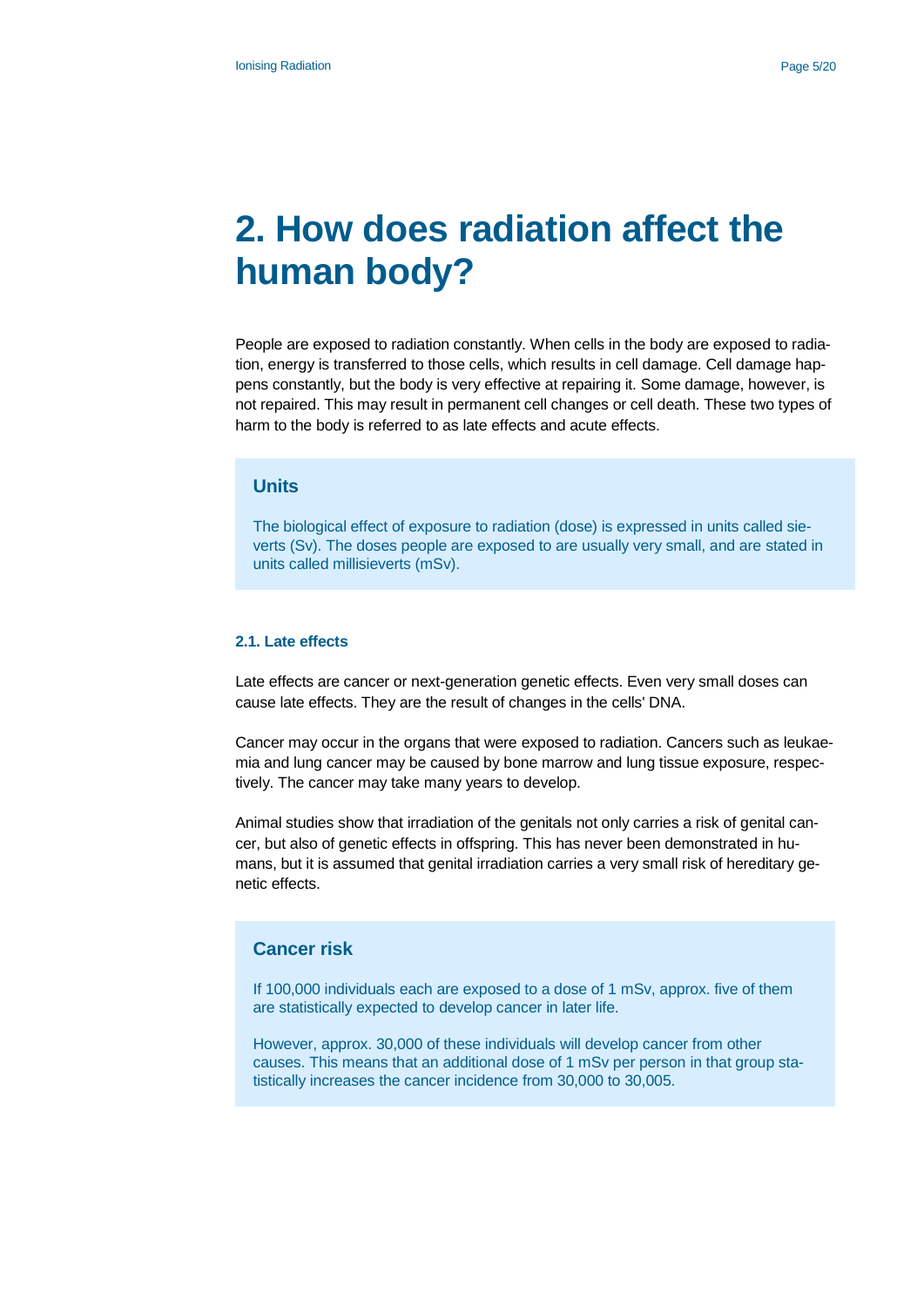#### <span id="page-5-0"></span>**2.2. Acute effects**

Acute effects are organ or tissue failure as a result of cell death. The dose has to exceed a certain limit over a short range of time for it to cause acute effects. Acute effects result from the body's inability to regenerate cells in time to replace those that die. An example of an acute effect is a radiation burn. Very large doses may cause symptoms such as nausea, vomiting and gastrointestinal bleeding, and in the worst case may be fatal.

#### **Very large doses**

At a dose of 4 Sv over a short range of time the risk of dying from exposure is about 50%. A dose of more than 10 Sv is almost always fatal.

Doses causing severe acute effects or death are very rare. Examples of serious accidents causing such high doses are the Chernobyl nuclear accident (1986), the radiological accident in Goiania (1987) and the radiological accident in Yanango (1999). Further information can be found at www.iaea.org.

### <span id="page-5-1"></span>**3. Where does radiation come from?**

Around 74% of the radiation that residents of Denmark are exposed to is of natural origin, and 26% is man-made. Figure 2 shows the average doses a resident of Denmark receives annually from natural and man-made radiation.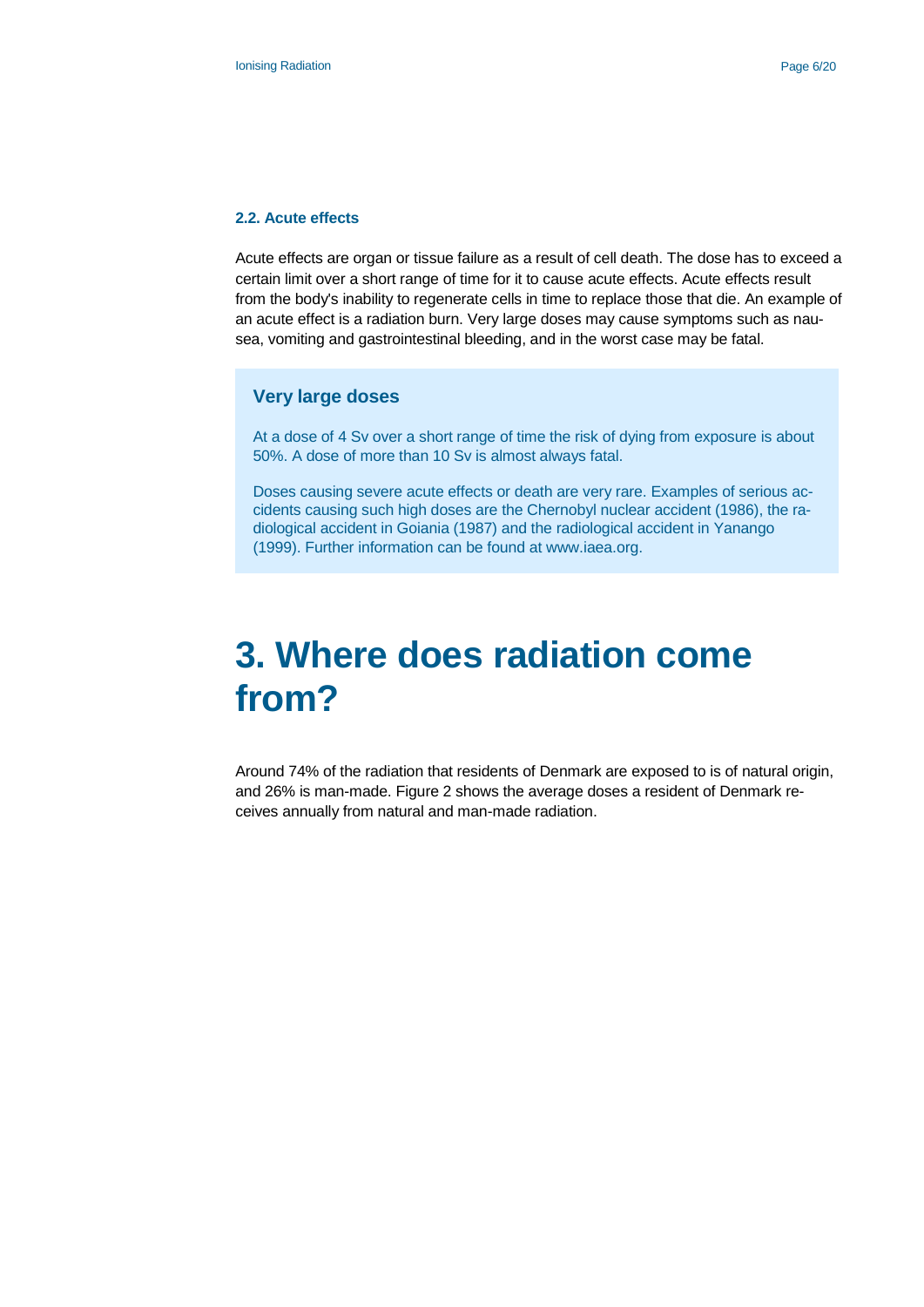



Other applications of man-made radiation 0,04 mSv

#### **Doses from natural radiation come from:**

- Radon, a radioactive gas formed in the earth's crust. On average, a resident of Denmark receives an annual dose of about 2 mSv from radon.
- Content of other radioactive substances in the earth's crust. On average, a resident of Denmark receives an annual dose of about 0.3 mSv from radioactive substances in the earth's crust other than radon.
- Content of radioactive substances in food. On average, a resident of Denmark receives an annual dose of about 0.4 mSv from food.
- Cosmic radiation from the Sun and our galaxy. On average, a resident of Denmark receives an annual dose of about 0.3 mSv from cosmic radiation.

#### **Doses from man-made radiation come from:**

- The use of X-rays and radioactive substances for medical examinations. On average, a resident of Denmark receives an annual dose of about 1 mSv from medical examinations.
- Other applications of man-made radiation. On average, a resident of Denmark receives an annual dose of about 0.04 mSv from other applications of man-made radiation.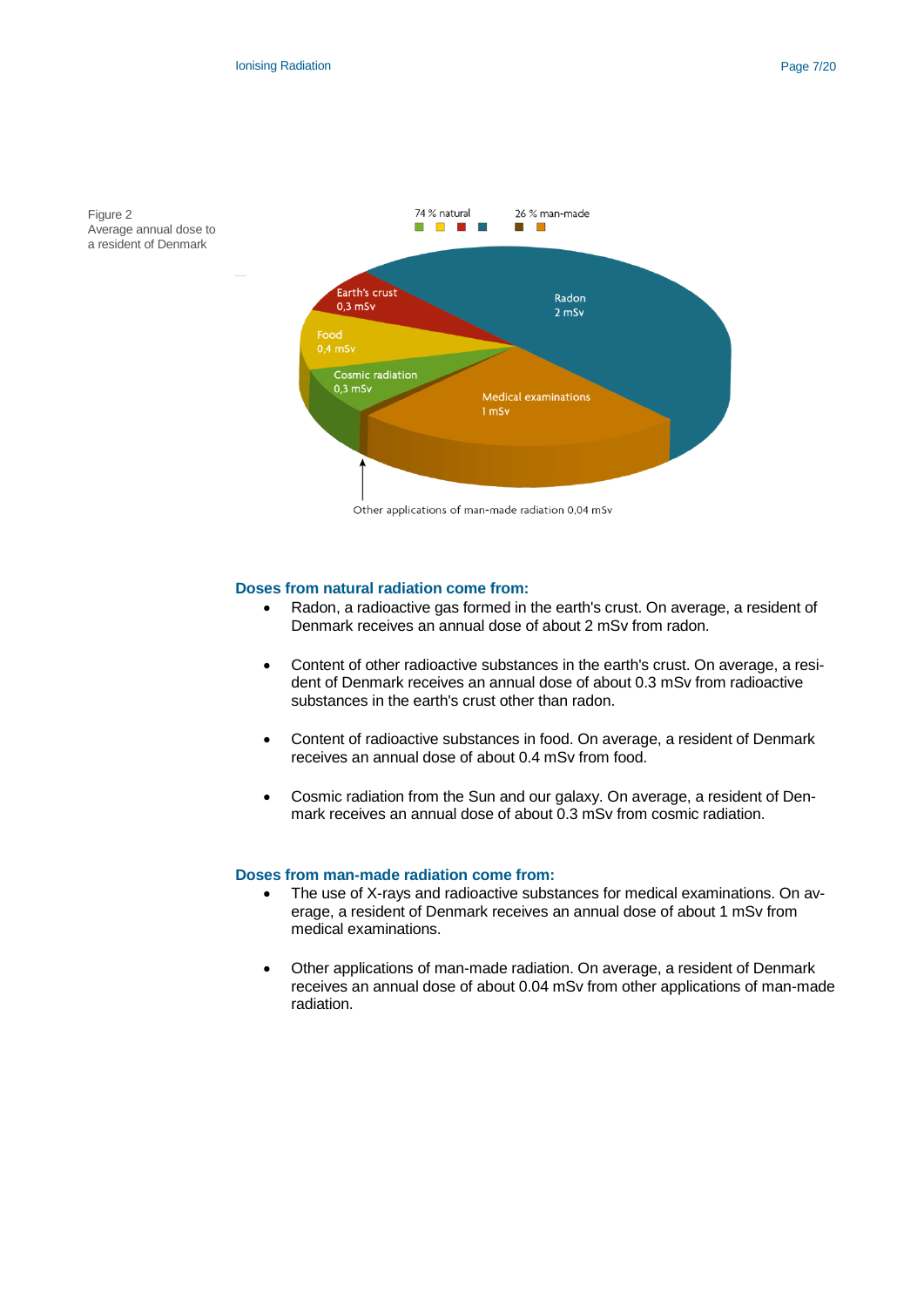On average, a resident of Denmark receives an annual dose of 4 mSv from natural and man-made radiation.

The following chapters describe in more detail what the sources of natural and manmade radiation are, and how residents of Denmark are exposed to these sources.

### <span id="page-7-0"></span>**4. Radon**

Radon is a radioactive gas formed in the earth's crust. Radon seeps into the air from the earth's crust. As it emits radiation, radon converts into other radioactive substances. When these substances are inhaled in the air we breathe, they settle in the lung tissue, and this increases the risk of developing lung cancer. Radon causes an estimated 9% of all lung cancers in Denmark, or 300 cases of lung cancer annually. Lung cancer typically takes 10-40 years to develop. The risk of lung cancer from radon is about 25 times higher for smokers than for non-smokers.



Radon is concentrated in buildings, which it penetrates through cracks in foundations and other underfloor structures. The radon level is usually highest at basement and groundfloor level where there is direct contact between the flooring and the ground, which means that it is generally higher in single-family houses and terraced houses than in blocks of flats.

Figure 3 Radon can penetrate buildings through cracks in foundations and through ducts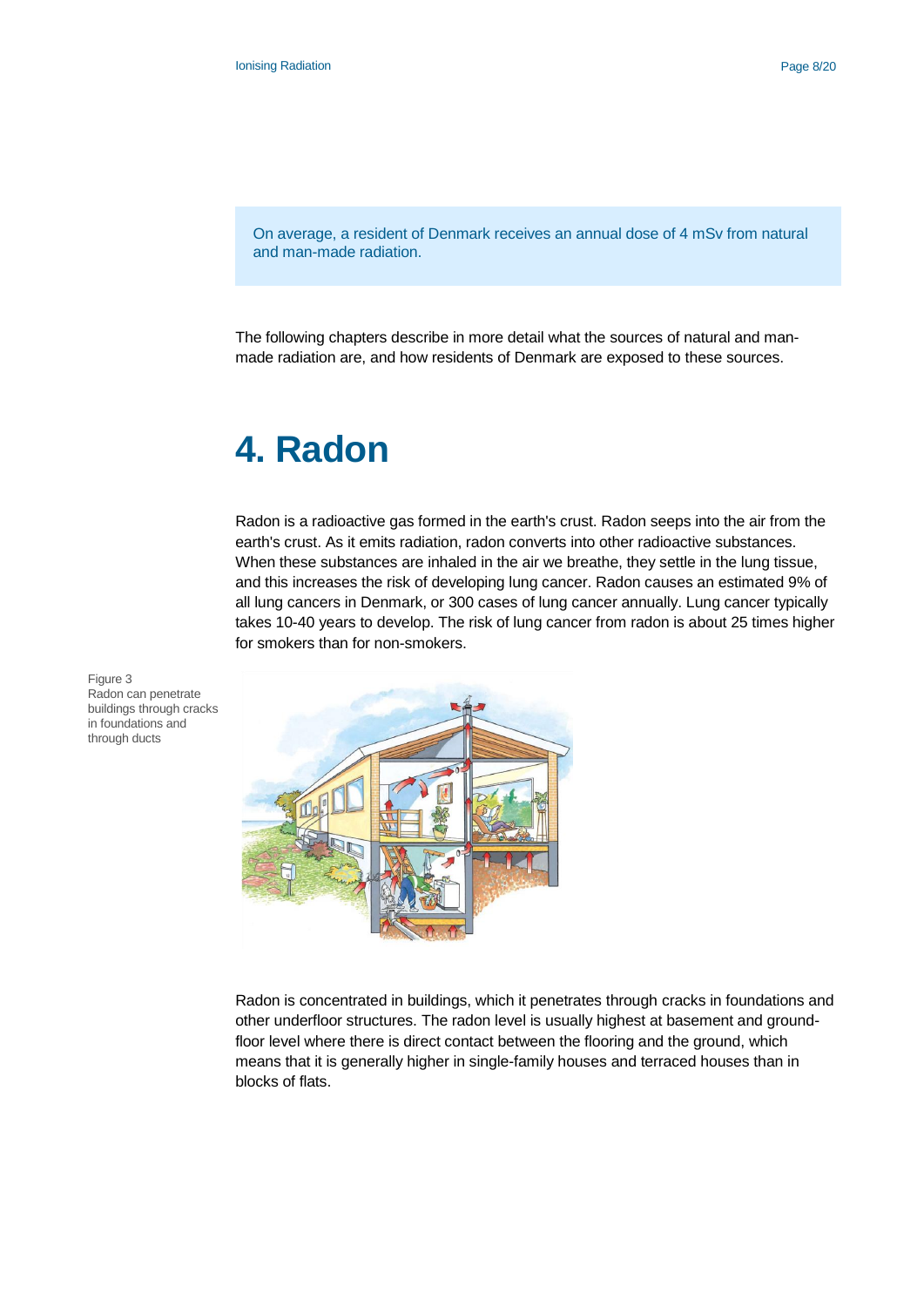The radon level is location-dependent because different parts of Denmark have very varying levels of ground radon. Figure 4 shows the estimated radon level in single-family houses in Denmark, by municipality. The radon level is lowest in tracts of sandy ground, such as in West and North Jutland. The highest levels are found on the rocky island of Bornholm.

Figure 4 Estimated radon level in Denmark by municipality. The colour-shading shows the concentration of homes with above-average radon content



 $low$   $\blacksquare$   $\blacksquare$  high

#### **More information about radon**

The Radon Guide provides information about radon, on measuring radon levels, and on how to prevent radon in homes. The Radon Guide is available in Danish at www.sis.dk or www.radonguiden.dk.

Owing to geological factors and differences in housing construction, air change, etc., the annual dose from radon to residents of Denmark ranges from about 0.5 to 8 mSv per person, and in some cases higher.

On average, a resident of Denmark receives 2 mSv annually from radon.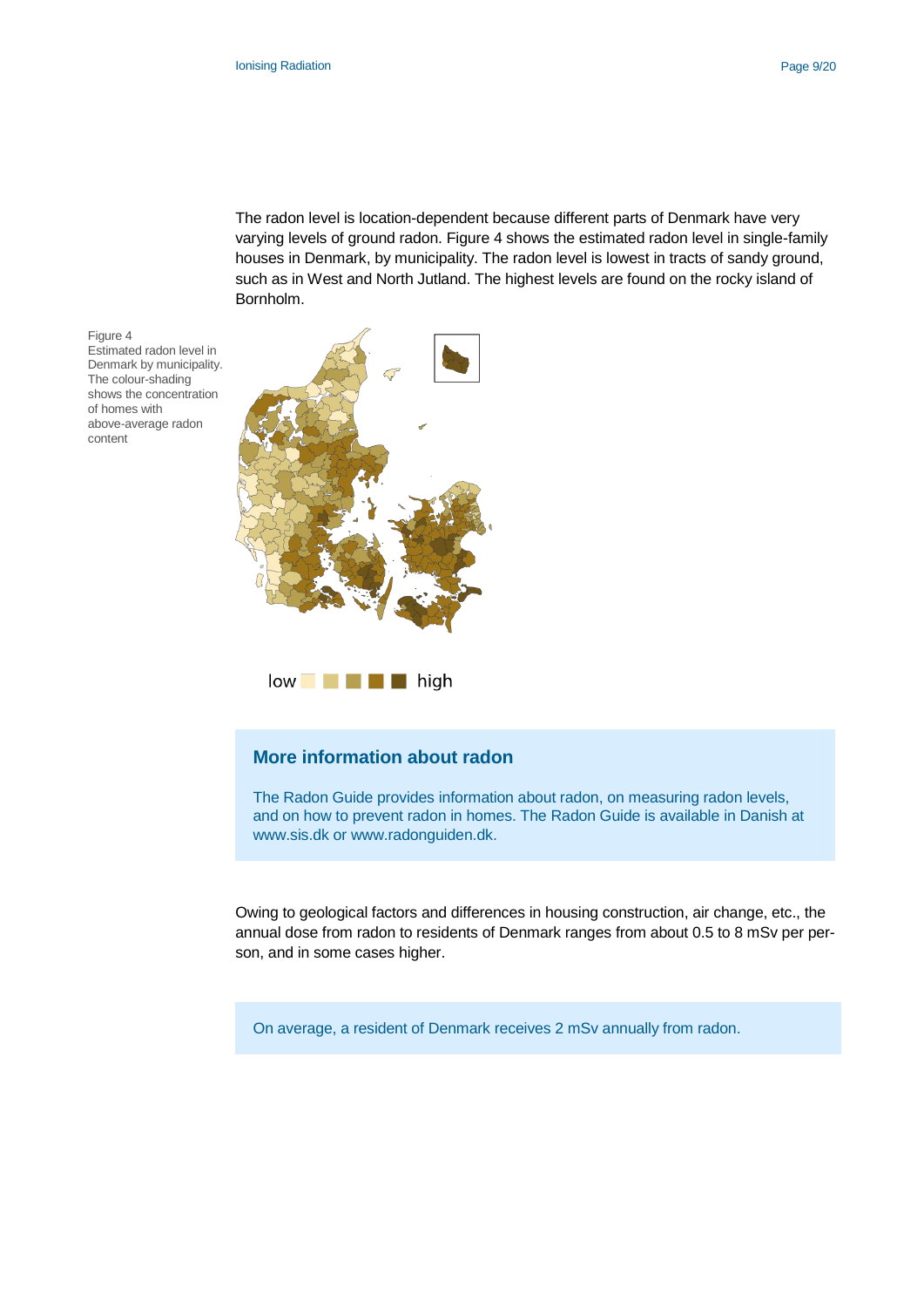### <span id="page-9-0"></span>**5. The earth's crust**

The earth's crust contains small amounts of radioactive substances other than radon. These radioactive substances were present when Earth was formed, and they continue to expose people to radiation.

The content of radioactive substances depends on the composition of the earth's crust. The concentration of radioactive substances is greater in rocky areas than in sandy areas, for example. This means that residents of the rocky island of Bornholm are exposed to more radiation from the earth's crust than residents of West Jutland, where the ground is mainly sand.



Brick, concrete and other building materials are made of raw materials from the earth's crust and therefore also contain radioactive substances. This means that buildings, roads, etc. also contribute to the population's exposure.

The content of radioactive substances in the earth's crust is low and only exposes the population to low doses. However, the extraction of raw materials, such as coal and oil, may result in a concentration of radioactive substances. This may result in the exposure of workers in such industries.

On average, a resident of Denmark receives 0,3 mSv annually from the earth's crust.

Figure 5 The level of exposure depends on the composition of the earth's crust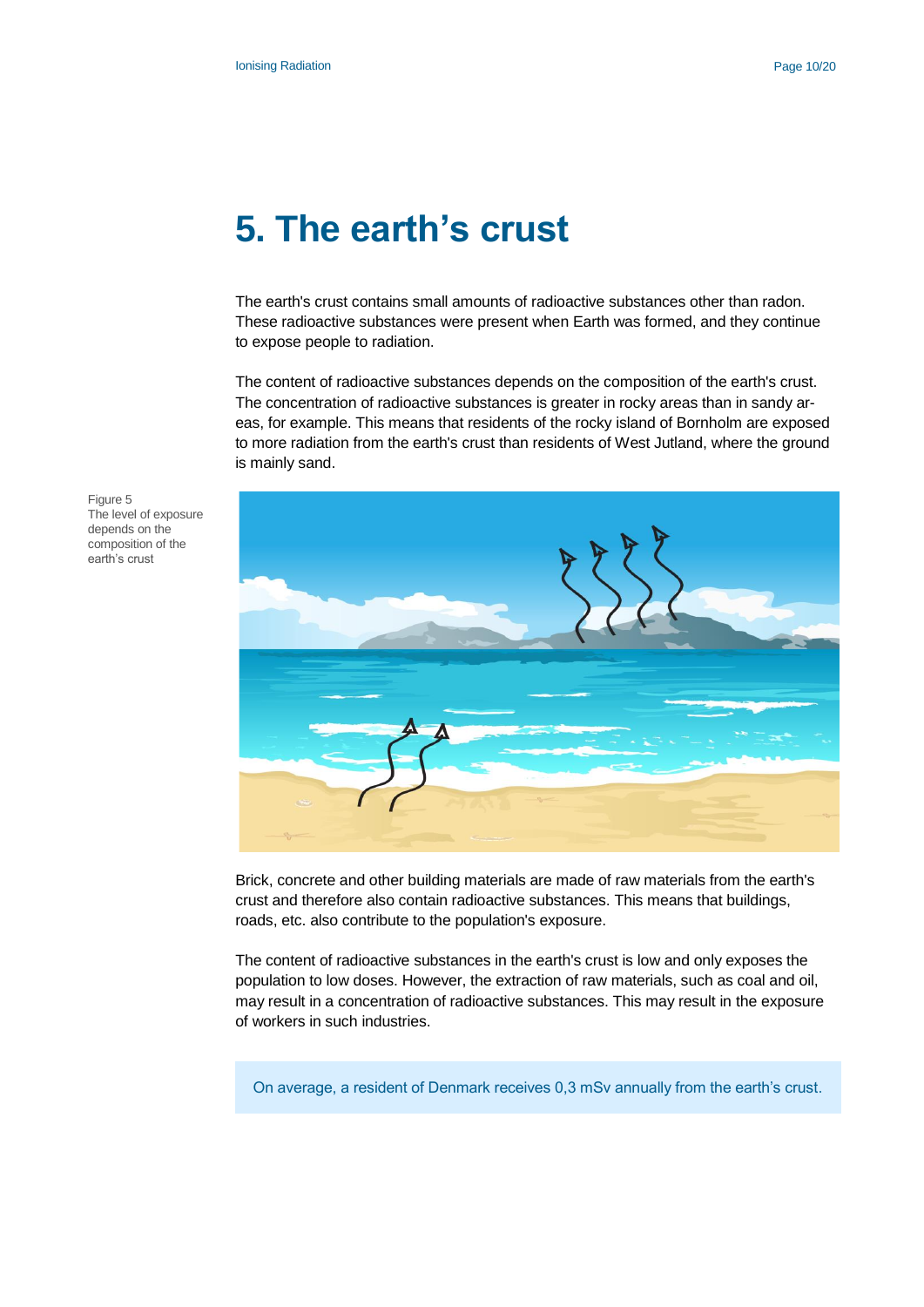### <span id="page-10-0"></span>**6. Cosmic radiation**

Cosmic radiation is highly penetrative radiation emitted mainly by the sun and our galaxy. The earth's atmosphere weakens cosmic radiation. Figure 6 shows how cosmic radiation depends on altitude (elevation above sea level). The cosmic radiation around the highest Alpine mountain peaks, at an altitude of about 5,000 metres, is about 10 times higher than at sea level. In Denmark, which has very small differences in elevation, the cosmic radiation is virtually the same everywhere.

The magnetic field of the earth deflects cosmic radiation, making it less intense at the equator than at the poles. The intensity of cosmic radiation depends on sunspot activity. The greater the sunspot activity, the more intense the cosmic radiation.

Figure 6 Doses from 1 hour at different altitudes  $(1 \mu Sv = 0.001 \text{ mSv})$ 

|                                                                                            | Dose                  | Altitude       |
|--------------------------------------------------------------------------------------------|-----------------------|----------------|
| $\frac{1}{\text{min}_{0} \cdot \text{min}_{0} \cdot \text{min}_{0}}$ up to 7 µSv – 10000 m |                       |                |
| 16                                                                                         |                       |                |
|                                                                                            |                       |                |
|                                                                                            |                       |                |
|                                                                                            |                       |                |
|                                                                                            | $0.3 \mu Sv$ - 5000 m |                |
|                                                                                            |                       |                |
|                                                                                            |                       |                |
|                                                                                            |                       |                |
|                                                                                            |                       |                |
|                                                                                            | $0.03 \mu Sv$         | 0 <sub>m</sub> |

#### <span id="page-10-1"></span>**6.1. Exposure during flights**

At flight levels of 10 to 12 km, the intensity of cosmic radiation may be several hundred times greater than at sea level. Table 1 shows typical doses for flight routes. Note that the dose is higher for routes near the poles than routes close to the equator.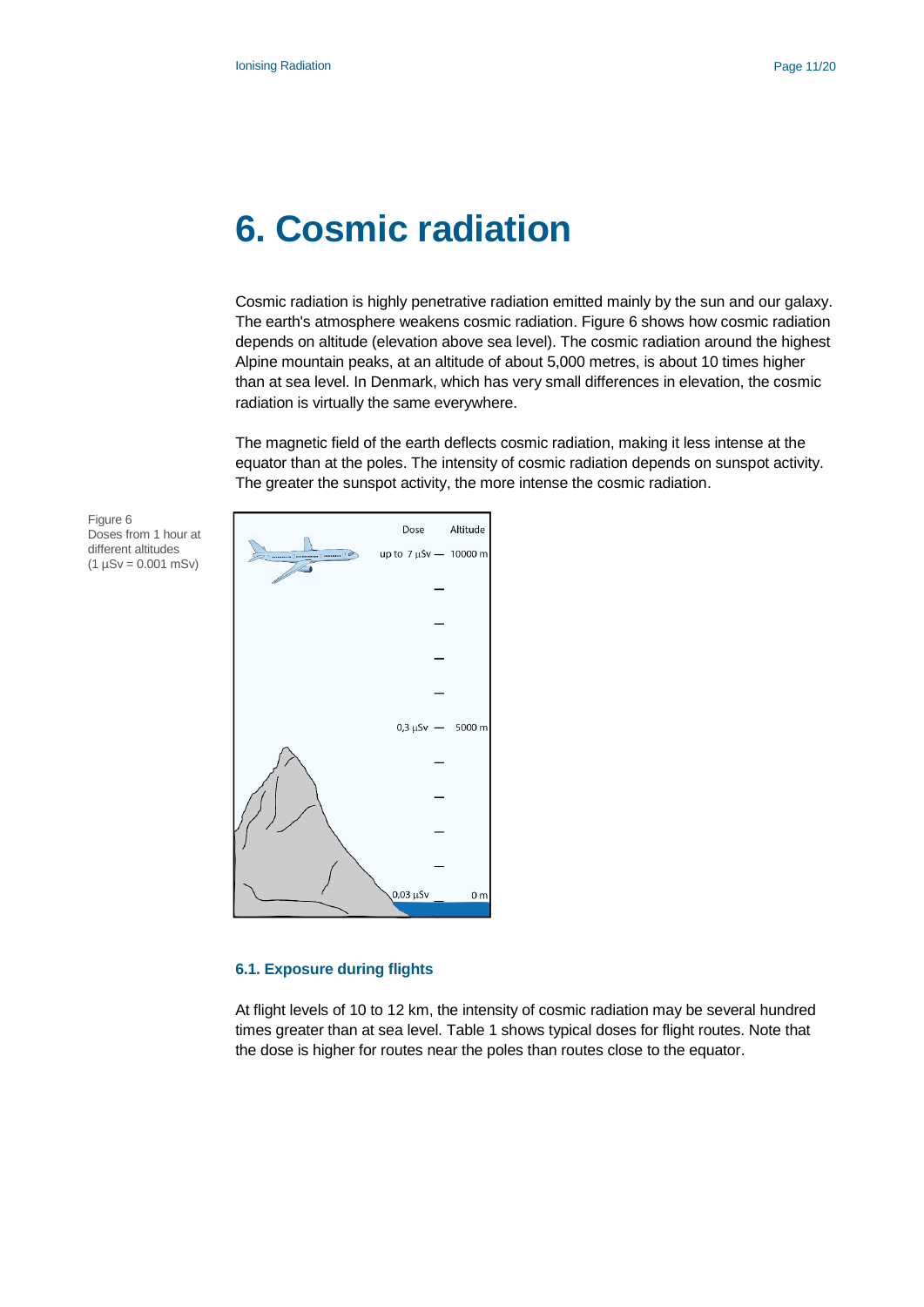Table 1 Typical doses for flights from Copenhagen

| <b>Flight route</b>    | <b>Flight time</b><br>(Hours) | <b>Typical dose</b><br>(mSv) |
|------------------------|-------------------------------|------------------------------|
| Copenhagen - London    | $\overline{2}$                | 0.01                         |
| Copenhagen - New York* | 7                             | 0.05                         |
| Copenhagen - Cairo**   | 5                             | 0.02                         |
| Copenhagen - Tokyo*    | 12                            | 0.06                         |
| Copenhagen - Bangkok** | 11                            | 0.04                         |

\* Transpolar route

\*\*Equatorial route

Air passengers and crews can only reduce their exposure to cosmic radiation by reducing their number of flights and by avoiding routes in proximity to the poles.

<span id="page-11-0"></span>On average, a resident of Denmark receives 0.3 mSv annually from cosmic radiation.

# **7. Food**

Food has a natural content of radioactive substances. The nutrients and water absorbed by plants from the soil and atmosphere contain small amounts of radioactive substances, which pass through the food chain and become part of the human diet. Drinking water also contains small amounts of radioactive substances. From the food we eat, the substances are absorbed in the body, and after a while excreted by natural metabolic processes.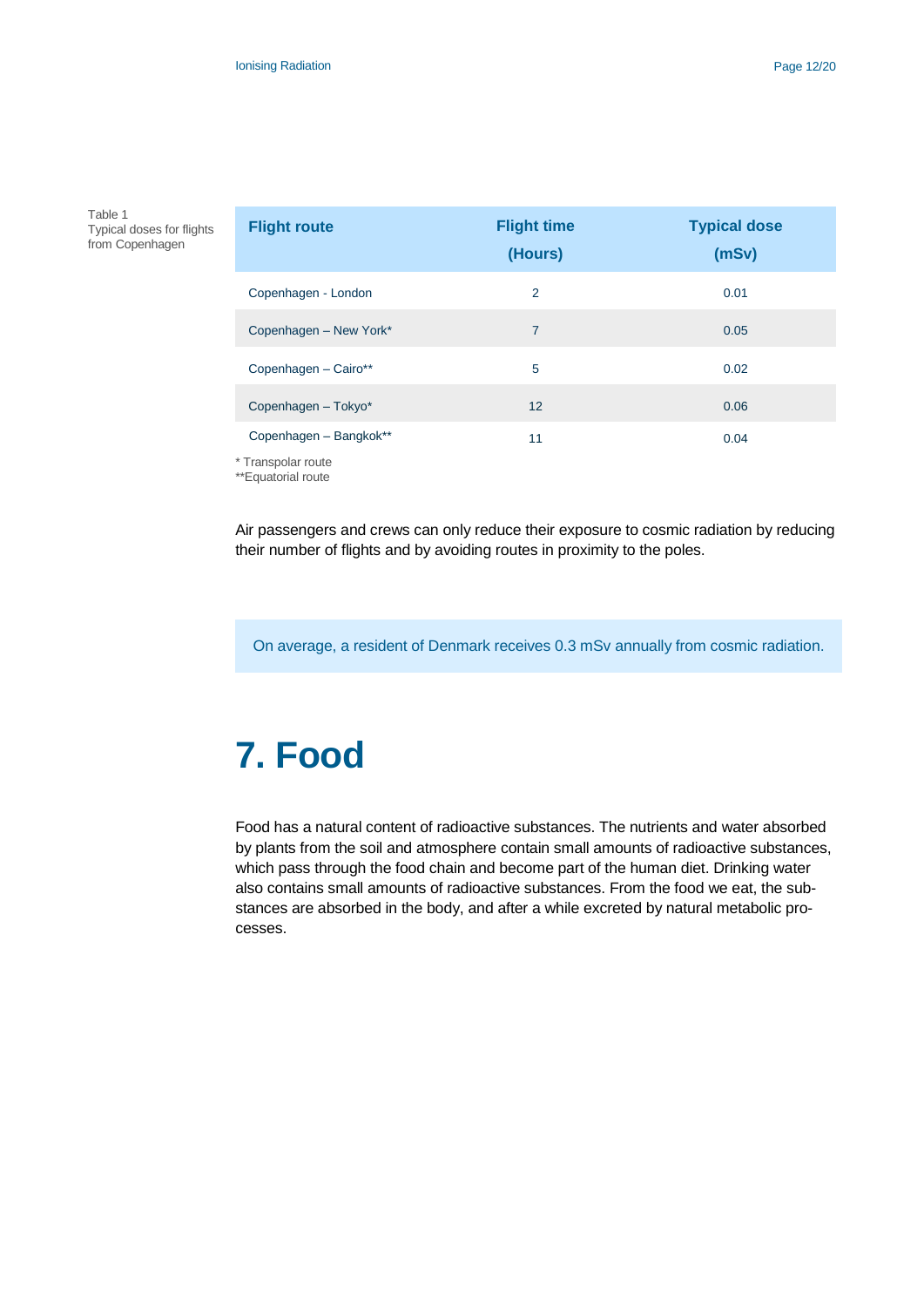Figure 7 Food contain small amounts of radioactive substances



Some ordinary foods and beverages may have a higher content of naturally-occurring radioactive substances than others. This applies to dried fruit and nuts, certain spices, oats, bananas, meat, fish, tea and coffee, for example. The doses from intake of these foods are extremely low, and from a radiation protection point of view there is no reason to avoid them.

Accidents at nuclear power plants have resulted in dispersion of radioactive substances in the local food chain. These accidents have not resulted in an increase in the dose that residents of Denmark receive from foods.

Cigarettes and other tobacco products contain small amounts of radioactive substances. The radioactive substances are absorbed by the tobacco plants during cultivation. When tobacco is smoked, the radioactive substances settle in the lungs, where they irradiate the lung tissue and increase the risk of lung cancer.

Figure 8 Radioactive substances in tobacco increase the harmful effects of smoking



On average, a resident of Denmark receives 0.4 mSv annually from foods.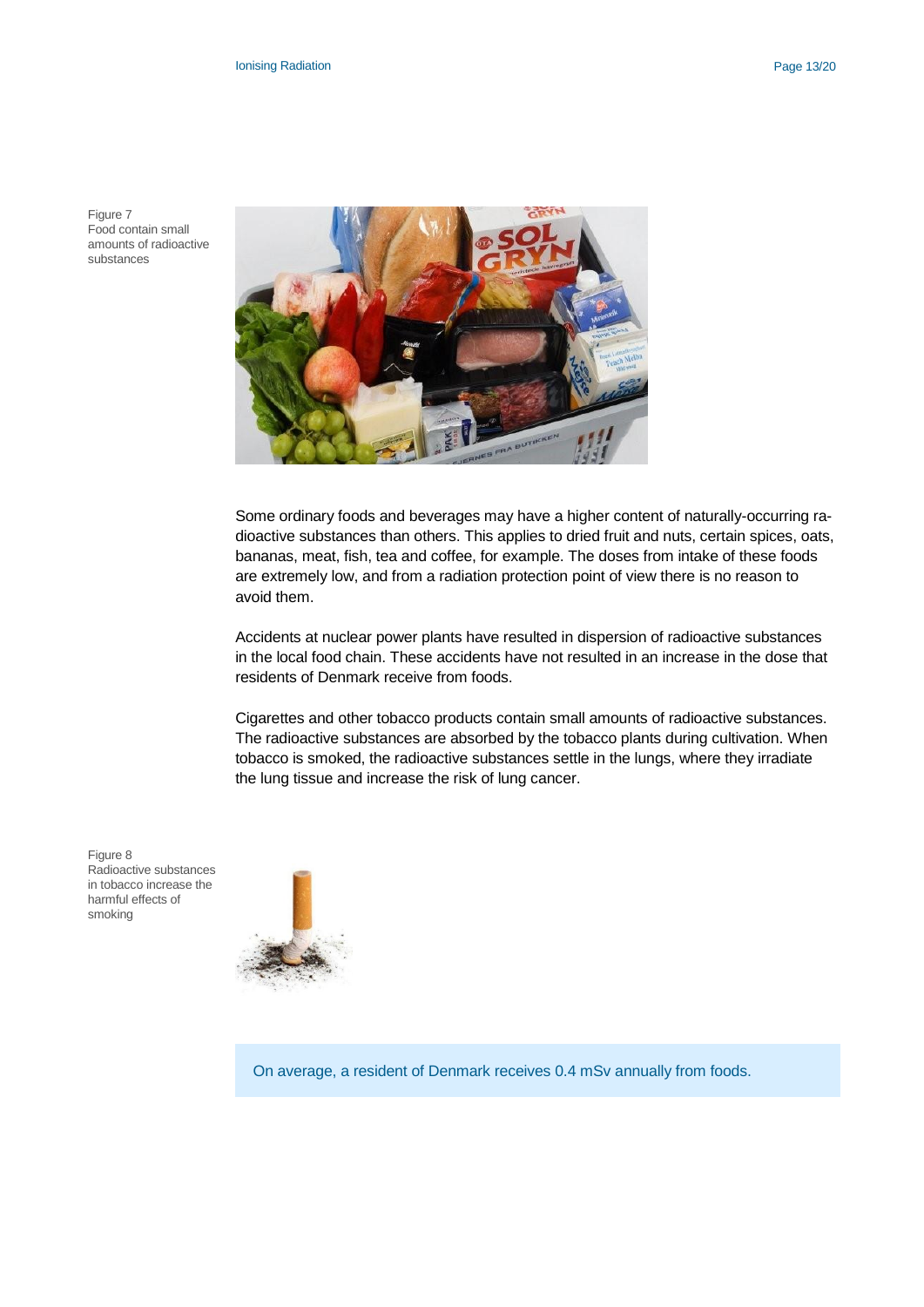The shelf life of foods can be extended by irradiating them. The foods do not become radioactive from this treatment, and intake of irradiated foods does therefore not result in doses to the population. Apart from dried herbs and spices, the sale of irradiated foods is banned in Denmark. If foods have been irradiated or contain irradiated ingredients, this must be stated in the informative labelling.

### <span id="page-13-0"></span>**8. Medical examinations**

X-rays have been used for more than a century for medical examinations, and radioactive substances are also used extensively for this purpose. The use of radiation is indispensable for examining teeth, infections, fractures, cancer, etc.

In Denmark, around 8 million X-ray examinations are done every year. Half of these are dental X-ray examinations. Table 2 shows examples of typical X-ray examinations and the associated doses. There is a large variation in the dose from different types of examinations. The dose from a CT scan, for example, is about 1,000 times greater than the dose from a routine X-ray examination at the dentist's.

| $X - ray$ examinations | <b>Typical dose (mSv)</b> |
|------------------------|---------------------------|
| Teeth, arm, leg        | 0.01                      |
| Lungs                  | 0.1                       |
| Mammography            | 0.5                       |
| Full-body, CT scan     | 10                        |

Conventional X-ray examinations produce shadow images, as shown in Figure 9. A CT scan, which is an advanced form of X-ray examination, produces more detailed images of the body's internal organs. CT scanning was introduced in the 1970s. Since then, CT scanning has increased substantially, and now accounts for 70% of the total dose from X-ray examinations.

Table 2 Examples of the radiation dose from X-ray examinations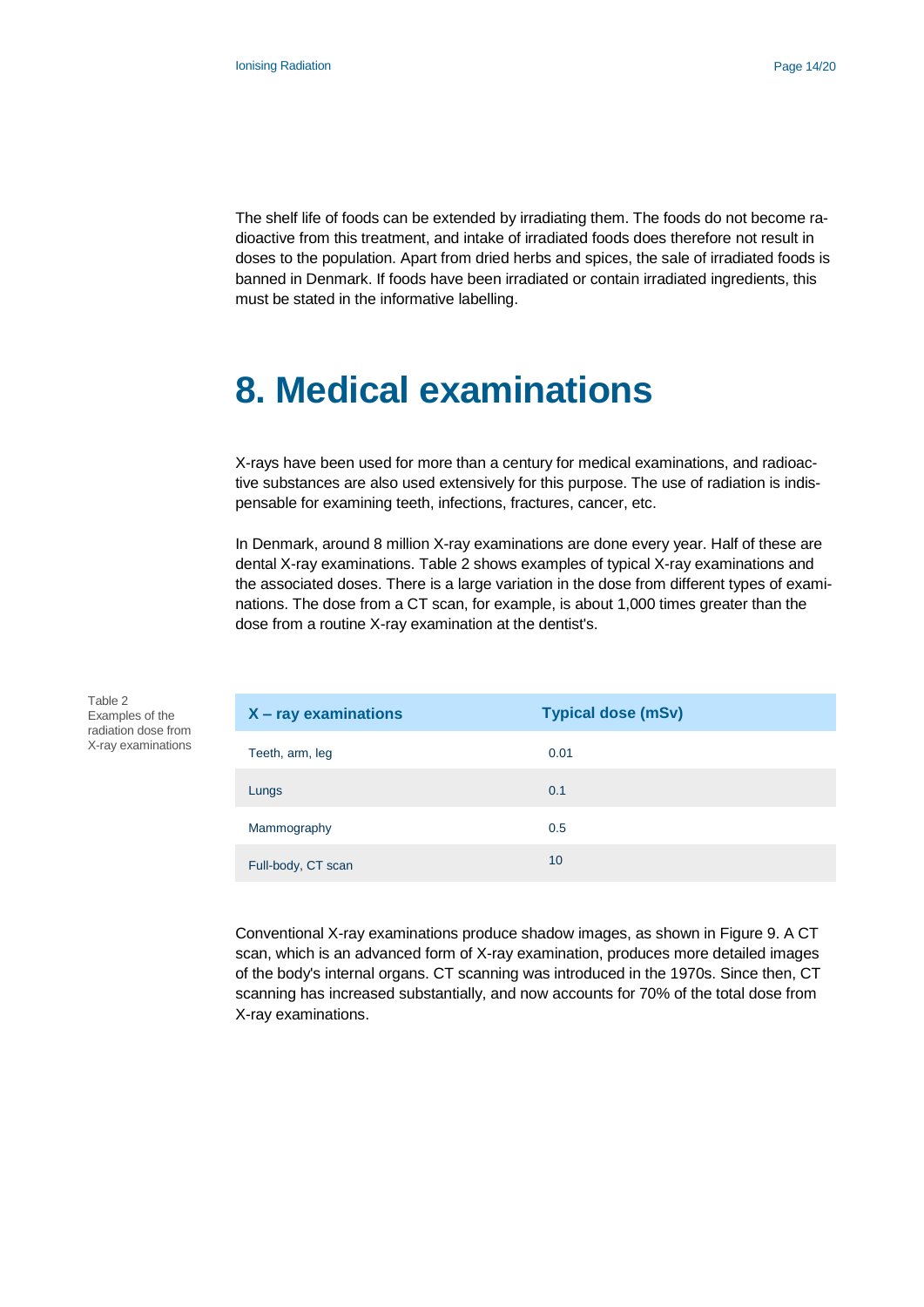Figure 9 (left) X-ray image of an upper-arm fracture

Figure 10 (right) Brain CT scan



Radioactive substances are used for nuclear medicine examinations of organ function and in cancer diagnostics. In 2017, 175,000 such examinations were carried out. Table 3 shows examples of nuclear medicine examinations and the associated doses.

Table 3 Examples of doses from nuclear medicine examinations

| <b>Nuclear medicine examinations</b> | <b>Typical dose (mSv)</b> |
|--------------------------------------|---------------------------|
| Kidney                               | 1                         |
| <b>Bone</b>                          | $\overline{4}$            |
| Heart                                | 5                         |
| PET scan                             | 6                         |

PET scanning is a technique in nuclear medicine used primarily in cancer examinations. The patient is infused with a radioactive substance which binds to cancerous tissue. The site and spread of the cancer in the body is then determined by a scan. A PET scan can detect cancer at a very early stage.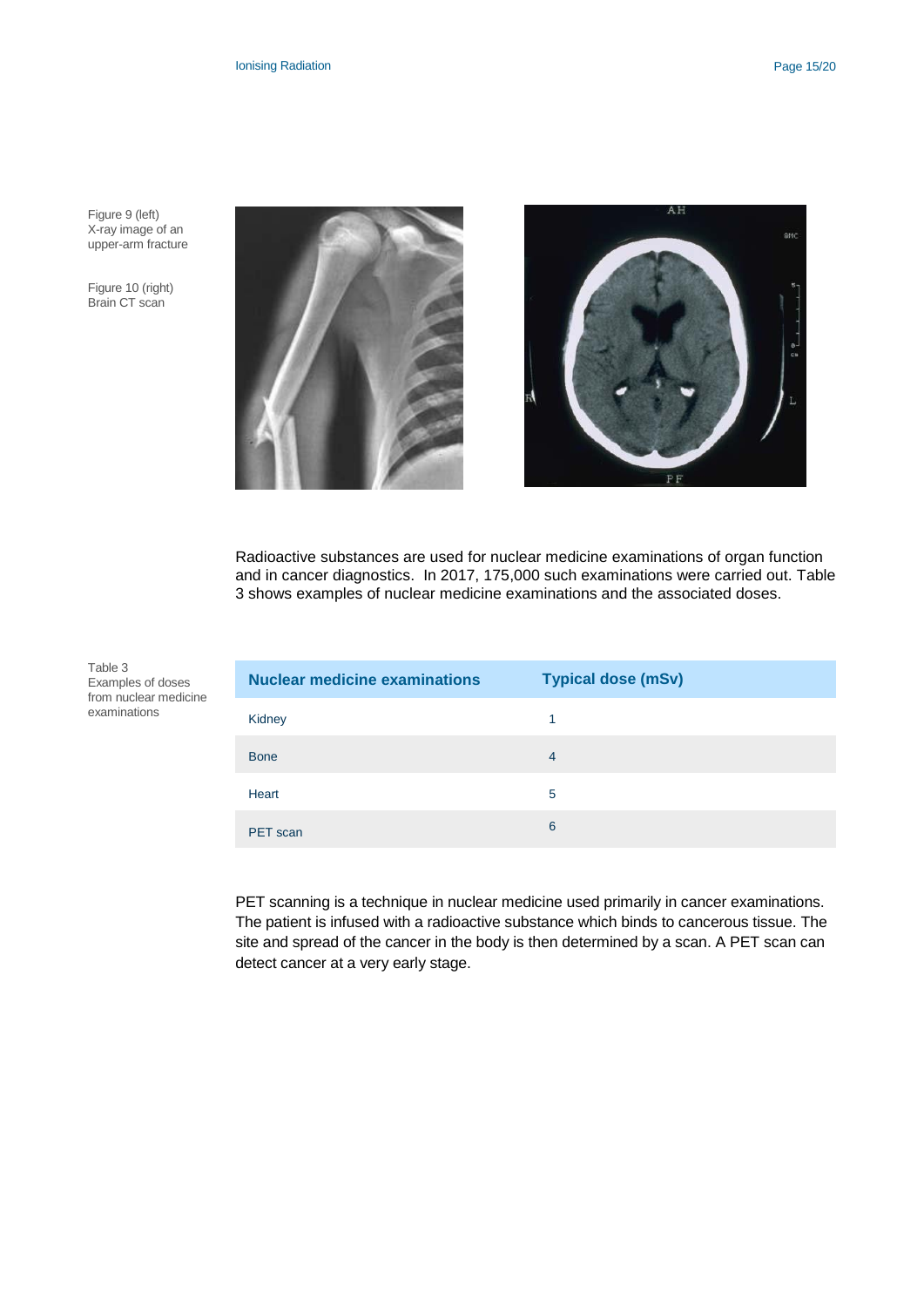Figure 11 PET scan



The doses from medical examinations are very unevenly distributed in the population, so the average dose to a resident of Denmark represents substantial variation.

On average, a resident of Denmark receives 1 mSv annually from medical examinations.

X-rays and radioactive substances are also used for treating disease – especially cancer. The dose to patients from radiation therapy is normally far greater than that from medical examinations, and it is distributed across relatively few patients. The number of therapeutic doses is not included when determining the annual average dose to residents of Denmark.

### <span id="page-15-0"></span>**9. Other applications of man-made radiation**

In addition to medical uses, X-rays and radioactive substances are used for many other beneficial purposes in society. In a few cases, this results in exposure of large groups in the population. In the vast majority of cases, only people whose occupation involves exposure receive doses from these applications.

The population is exposed to radiation, for example, when X-rays are used for baggage control in airports and from the use of certain types of smoke alarms and lighting fixtures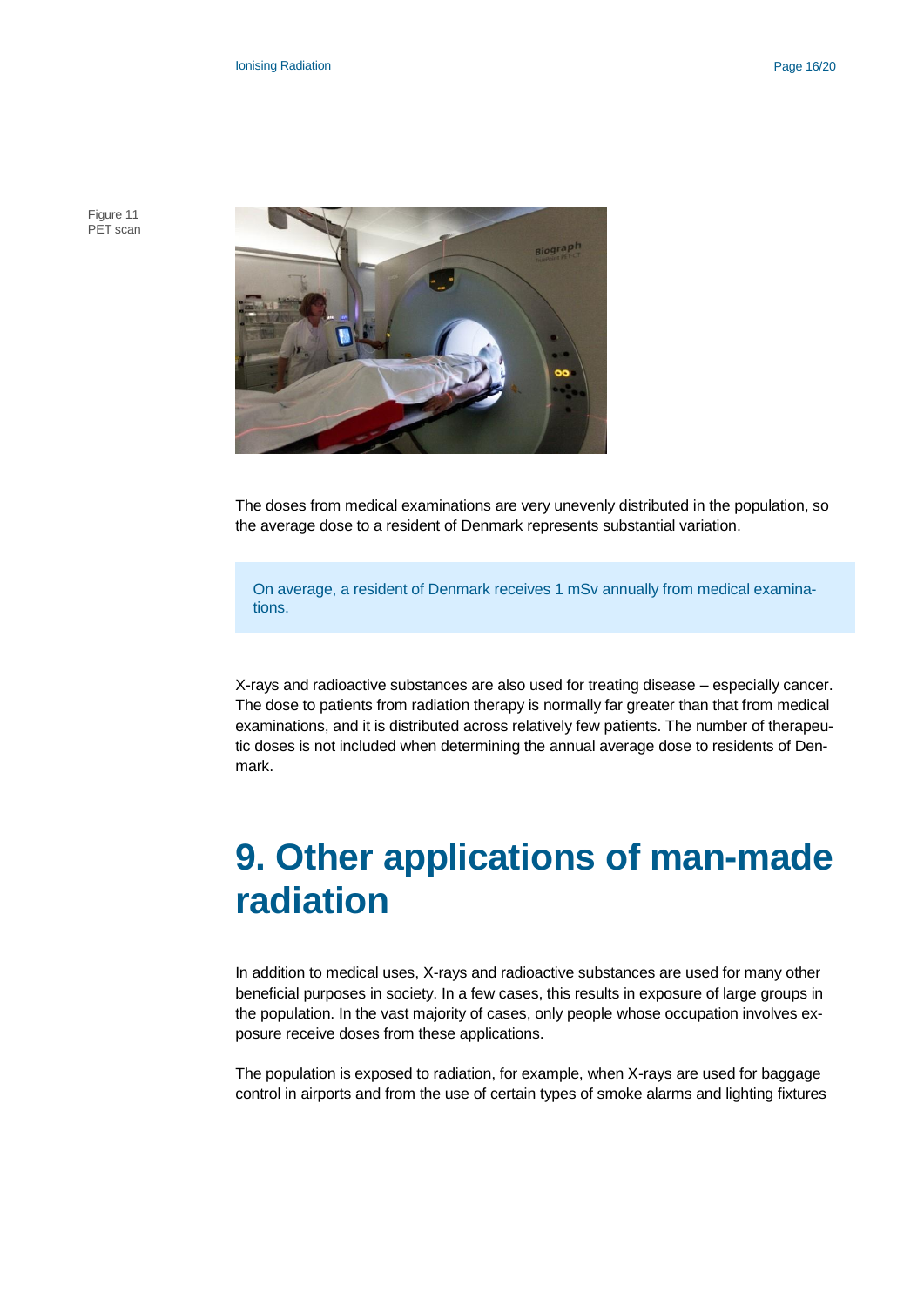containing radioactive substances. The dose from these applications accounts for far below 1% of the average annual dose received by a resident of Denmark from natural radiation and from medical examinations.

Figure 12 (left) Smoke alarm

Figure 13 (right) Baggage control scanner





In certain professions, X-rays and radioactive substances are used extensively. Radiation is used, for example, for sterilising medical equipment, inspecting welding seams, determining the thickness of various products, localising leaks in pipes, veterinary radiology and for research. Usually, only people in occupations involving these procedures receive doses from these applications of radiation. The staff at hospitals and clinics also receive doses in the course of their work to diagnose and treat patients.

Denmark does not generate energy from nuclear power, but a number of our neighbouring countries have nuclear power plants. Under normal circumstances, nuclear power plant operation causes negligible exposure of the global population. However, accidents at nuclear power plants may have serious consequences for people and the natural environment locally, and they may result in the dispersion of radioactive substances globally. Following the accidents at the nuclear power plants in Chernobyl in 1986 and Fukushima in 2011, it was possible to trace very small amounts of radioactive substances leaked from these sites in Denmark. The contamination from Chernobyl was responsible for a dose several hundred times lower than the average dose received by a resident of Denmark annually from natural and man-made radiation. The radioactive fallout from the nuclear test programmes in the 1950s and 1960s is responsible for a dose of the same level. The exposure from Fukushima is about 100 times lower.

On average, a resident of Denmark receives 0.04 mSv annually from other forms of man-made radiation.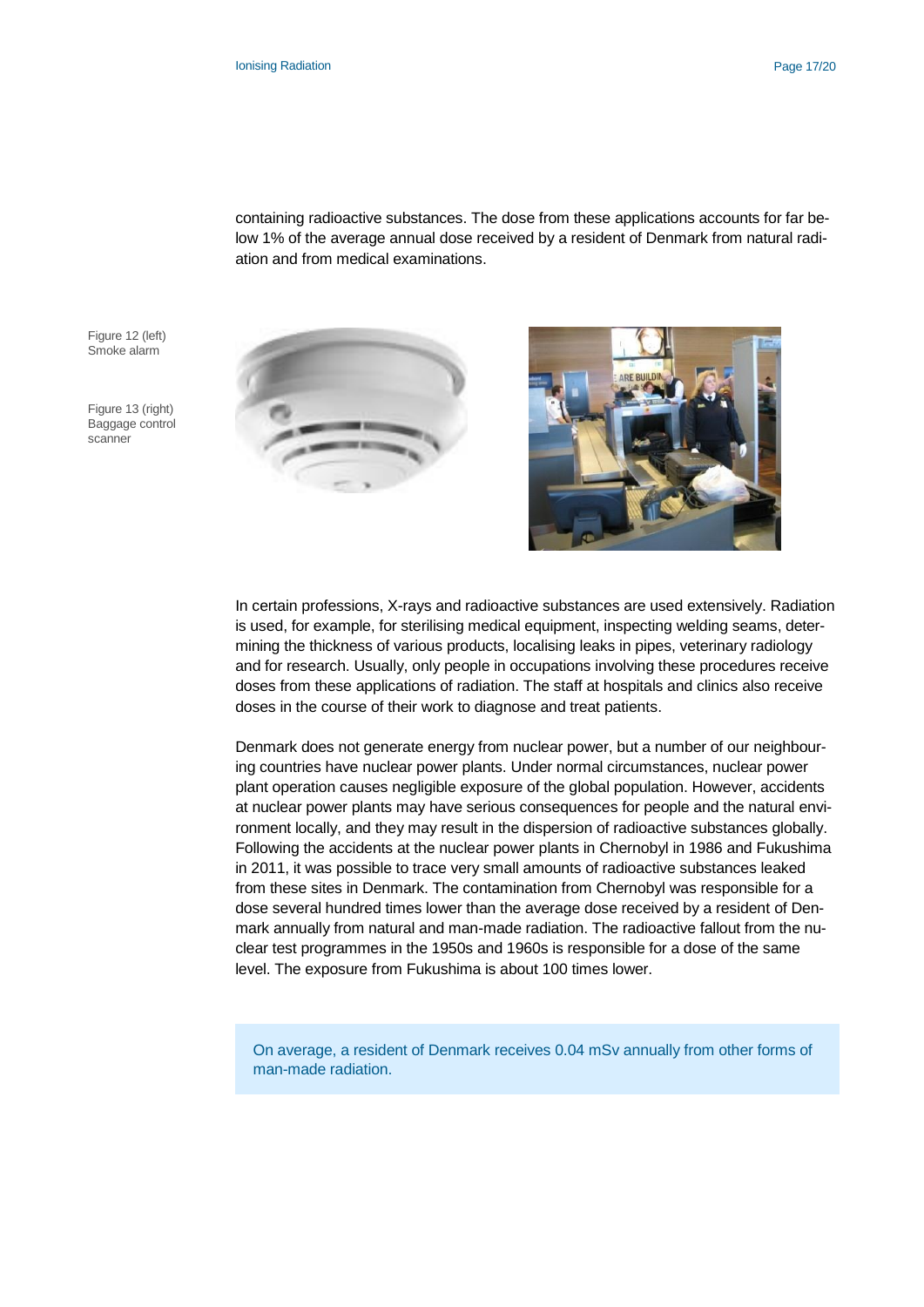### <span id="page-17-0"></span>**10. Authorities and legislation**

The Danish Health Authority is the national radiation protection authority. The objectives of the Danish Health Authority, Radiation Protection are to ensure that workers, patients and the population as a whole, as well as animals and the environment, are protected against the harmful effects of ionising radiation.



The principles of radiation protection are:

- Radiation must only be used when justified. This means that the socially beneficial effects of using radiation for a specific purpose must outweigh the unwanted effects of exposure.
- All doses must be kept as low as reasonably achievable.
- No individual must be exposed to doses exceeding the official dose limits. Table 4 shows the annual dose limits for people whose occupation involves exposure and for the rest of the population. The dose limits do not include the annual average of 4 mSv, which a resident of Denmark receives from natural radiation and medical examinations. For medical examinations and treatment, there are no dose limits for the patients. In such cases, the beneficial effects of radiation for patients shall outweigh any unwanted effects.

| Table 4<br>Annual dose limits |                               | Dose limit (mSv/year) |
|-------------------------------|-------------------------------|-----------------------|
|                               | Occupationally-exposed person | 20                    |
|                               | <b>Resident of Denmark</b>    |                       |

Figure 14 The Danish Health Authority is the official body responsible for radiation protection in Denmark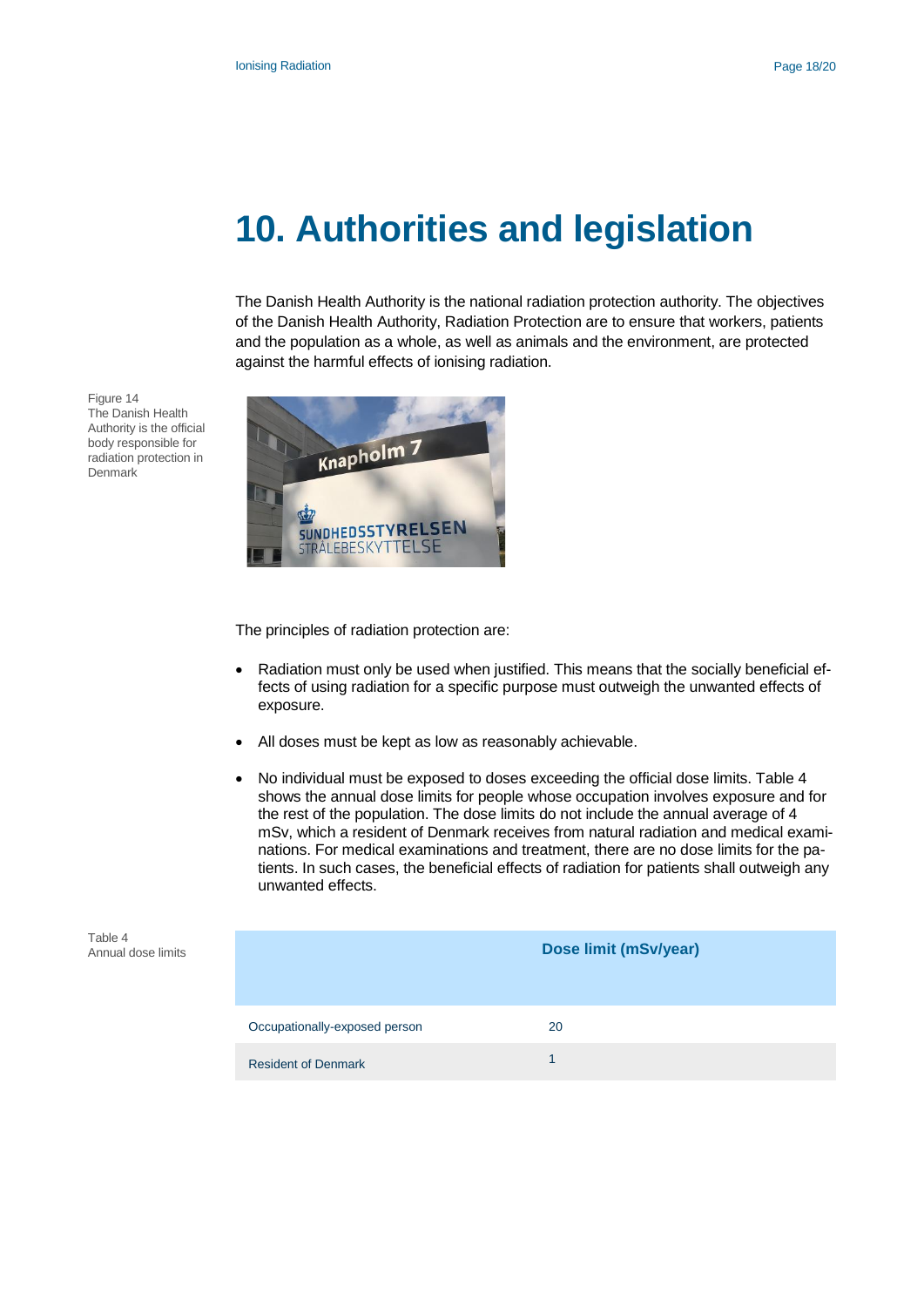The Danish Health Authority applies different levels of regulatory control depending on the risk posed by a given use. Use of radiation sources generally requires a licence from the Danish Health Authority and, in the majority of cases, radiation sources and facilities must be registered with the Danish Health Authority.

Consumer products containing radioactive substances, such as smoke detectors, – must be approved by the Danish Health Authority, Radiation Protection before being allowed to be marketed in Denmark. It is prohibited to purchase – either over the internet or abroad – consumer products containing radioactive substances that are not approved by the Danish Health Authority, Radiation Protection.

The Danish Health Authority, Radiation Protection website - [www.sis.dk](http://www.sis.dk/) - provides more information about the Danish Health Authority, Radiation Protection and legislation concerning ionising radiation.